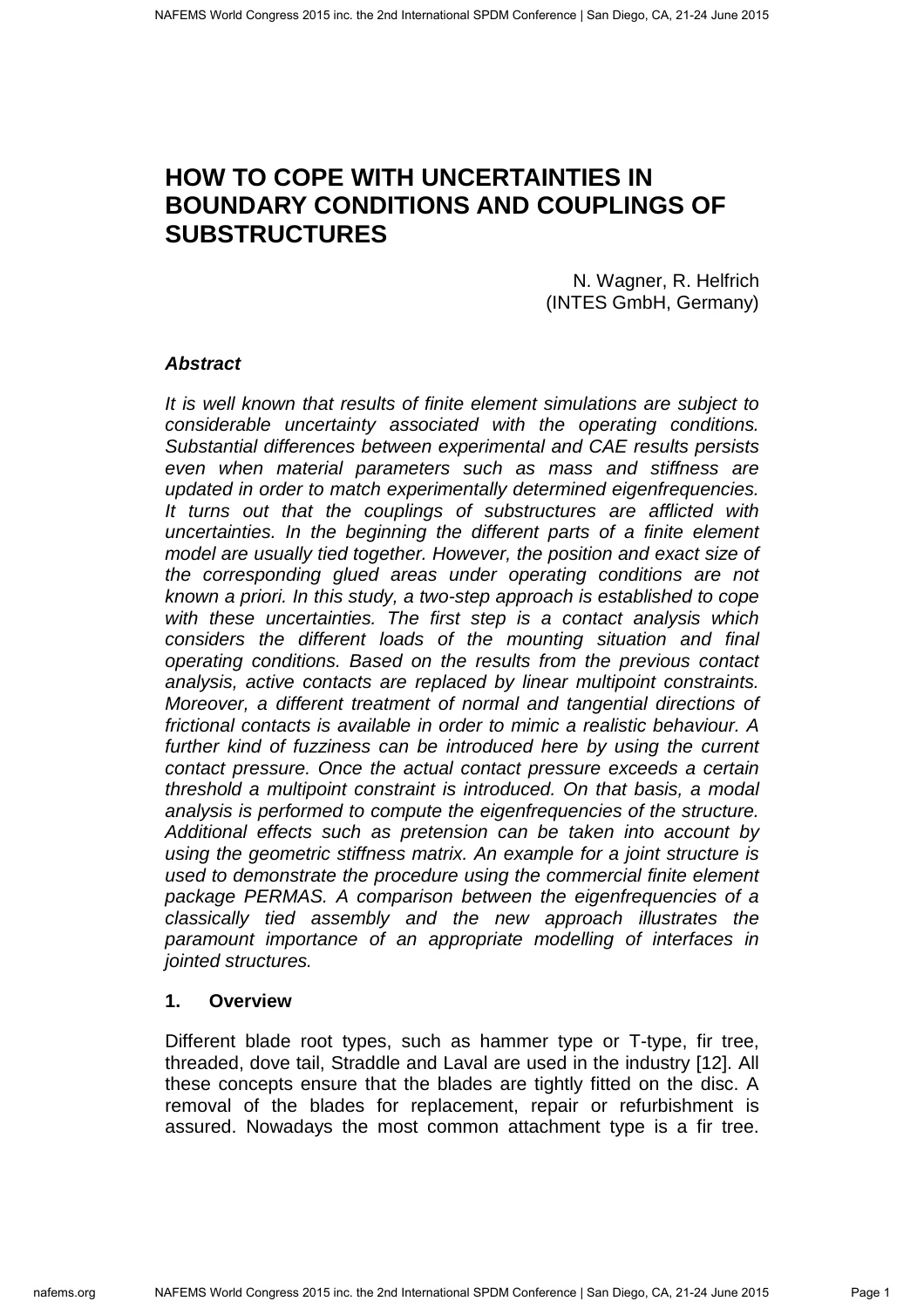Centrifugal forces lead to a load on the blades that can be extremely high during operation. Blade failures in gas turbine engines often lead to loss of all downstream stages and can have a dramatic effect on the availability of the turbine engines (Hou [3]). Therefore failure analysis of blades is in investigated in many publications.

Meguid [8] conducted a three-dimensional FE-analysis of the fir-tree region on aero-engine turbine disc assemblies. Song [13] investigated the turbine blade fir-tree root design optimization. Fatigue life is discussed by Hou [4] and Witek [14]. Creep in turbine disc fir-tree is considered by Maharaj [6]. Aschenbruck et. al. [1] investigated the firtree clamp by an experimental setup and compared the results with a finite element model. They pointed out, that the boundary conditions of the model need to be adjusted to match the eigenfrequencies of the experimental results. The dynamical behaviour depends also on the type of root, and even more on the tightness of the contact between the disc and the blade. The tightness of the contact is mainly influenced by applied loads, e.g. temperature, centrifugal forces. Hence the contact can be weak or with some clearance and can develop as rigid contact at rated speed. Temperature effects are neglected in the current study since the centrifugal loads are usually the most critical loads acting on a turbine disc. However, the influence of high temperatures can be found in Madhavan [5] and Witek [14].

To examine the dynamic behaviour of the blade, a pre-stressed modal analysis was performed for the disc and blade assembly. Only a single sector is considered here. PERMAS [15] specific commands are highlighted by a preceding dollar sign and capital letters in the subsequent sections.

# **2. Numerical example**

The finite element model of the blade-disc assembly is depicted in Fig. 1. The material properties of the blade and disc are listed in Table 1.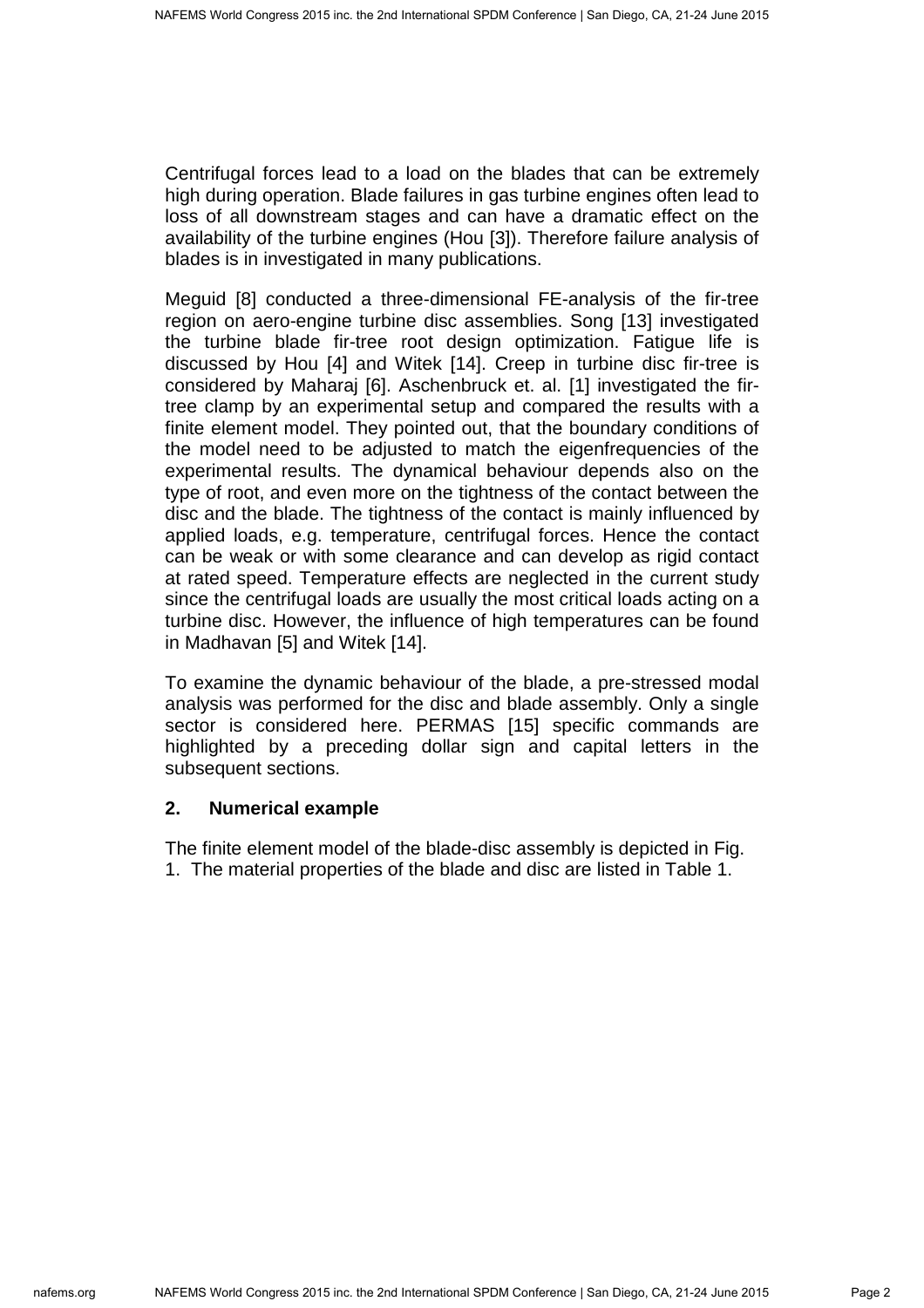| Young's modulus E [GPa]   70.       |       |
|-------------------------------------|-------|
| Poisson's ratio $\nu$               | 0.33  |
| Density $\rho$ [kg/m <sup>3</sup> ] | 2780. |

#### **Table 1: Material parameters of the blade-disc assembly**



Figure 1: Finite element model of a blade-disc assembly

It contains 181622 second-order tetrahedral elements. The disc sector is fully clamped at the inner part. A surface-to-node contact is introduced at the interface of adjacent surfaces of the disc and blade. Possible rigid body modes of the blade are detected by the so-called RBM-assistant in VisPER (Visual PERMAS) [16]. As soon as the definition of contacts is complete, the RBM assistant may be used to define an elastic support of the contact bodies. For this purpose,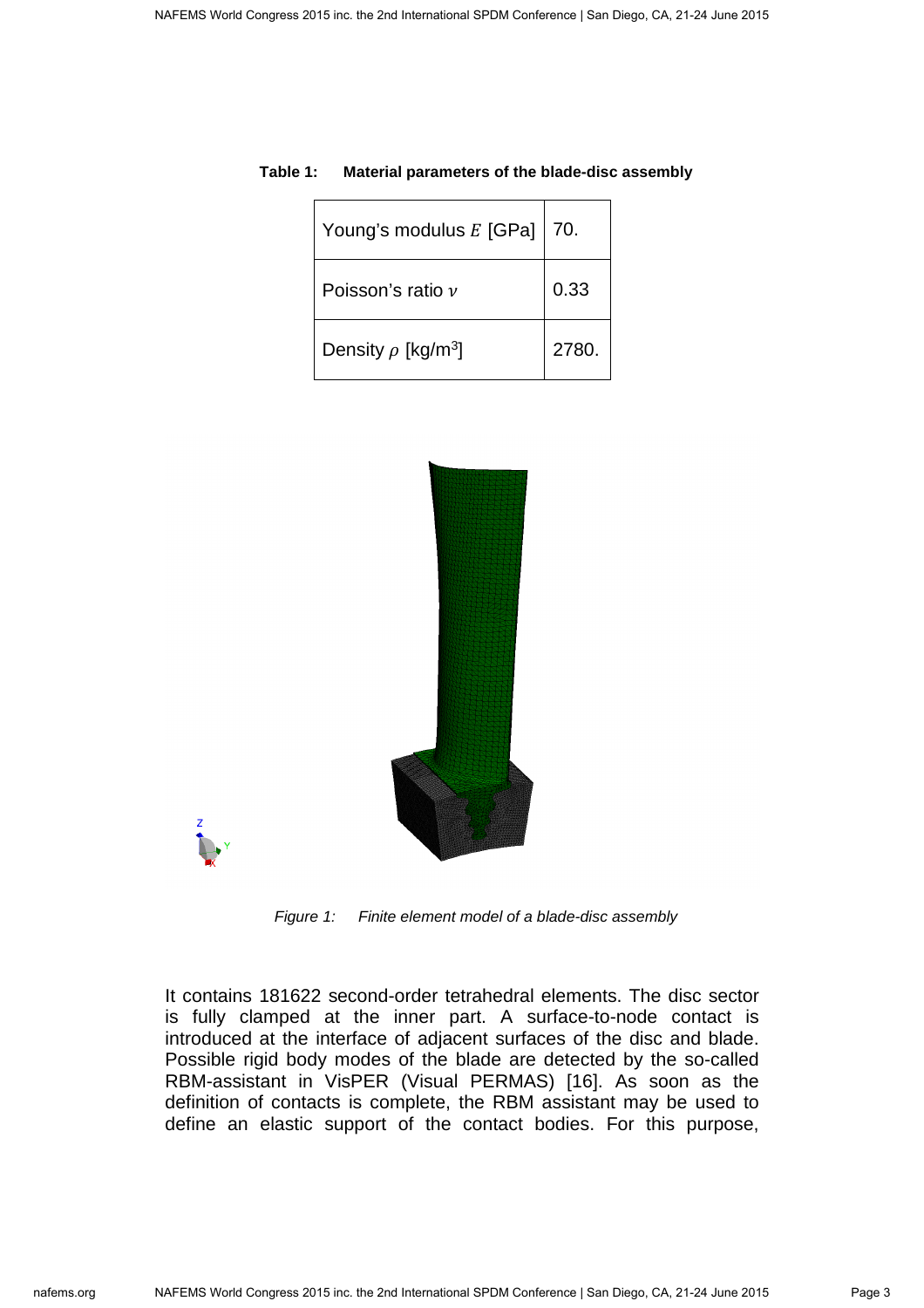disconnected mesh regions are detected on the first page of the wizard. Multipoint constraints and possible pretension definitions are taken into account as connections. The second page of the RBM assistant is dedicated to detect further candidates for possible rigid body motions. The detection starts from each contact definition to find the affected parts. At this time multipoint constraints will be ignored since they have an impact only some degrees of freedom and allow for further rigid body motions. Already processed parts of the previous step will be skipped.

Finally, a static analysis with a series of increasing centrifugal force levels is applied to mimic the tightness variation of the contact. Centrifugal forces generated during service by rotation of the disc were simulated by applying an angular velocity to all elements in the model. A threshold value for the minimal contact pressure is used to adapt the size active contact areas. The maximum contact pressure is located on the upper side of the lowest fir-tree (see Fig. 2).



Figure 2: Contact pressure distribution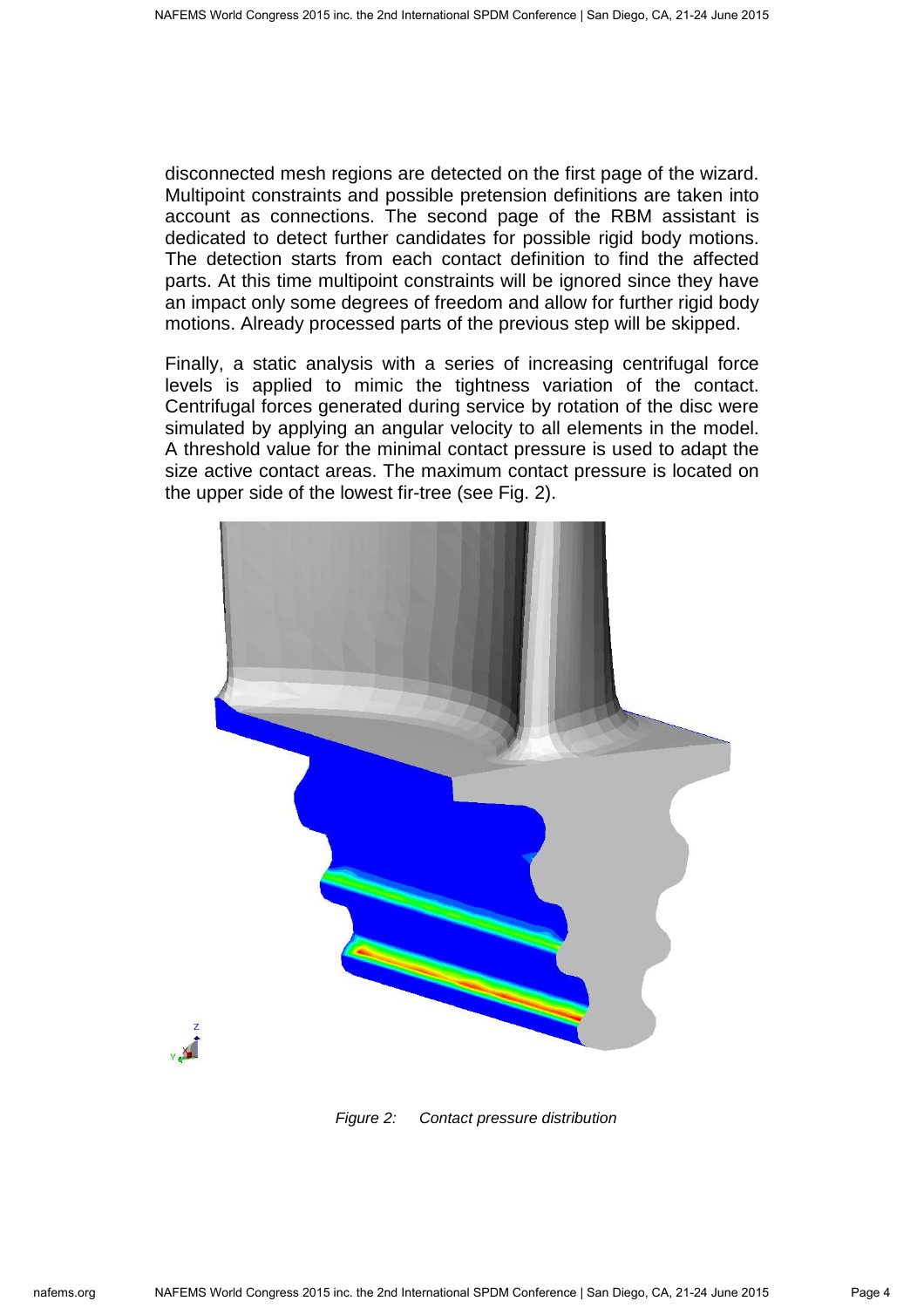The remaining zones of the fir-tree are not as highly loaded as the serration region Fig. 3.



Figure 3: Nodal point stress distribution due to centrifugal loading

Afterwards all active contacts above the user-specified threshold value are automatically replaced by general multipoint constraints using the \$CONTLOCK statement in PERMAS. These internally generated multipoint constraints can be visualized in VisPER. Each contact definition and normal and tangential directions (in case of frictional contacts) can be handled separately.

The last step is an eigenvalue analysis of the linearized problem. The areas of active contact zones increase with the rotational speed. The upper limit is given by a fully tied contact between the disc and the blade. This effect is illustrated in Fig. 4 for the first ten eigenfrequencies of the assembly. The additional geometric stiffness is neglected in order to compare the influence of the contact linearization only. The percentage changes in eigenfrequencies is higher for lower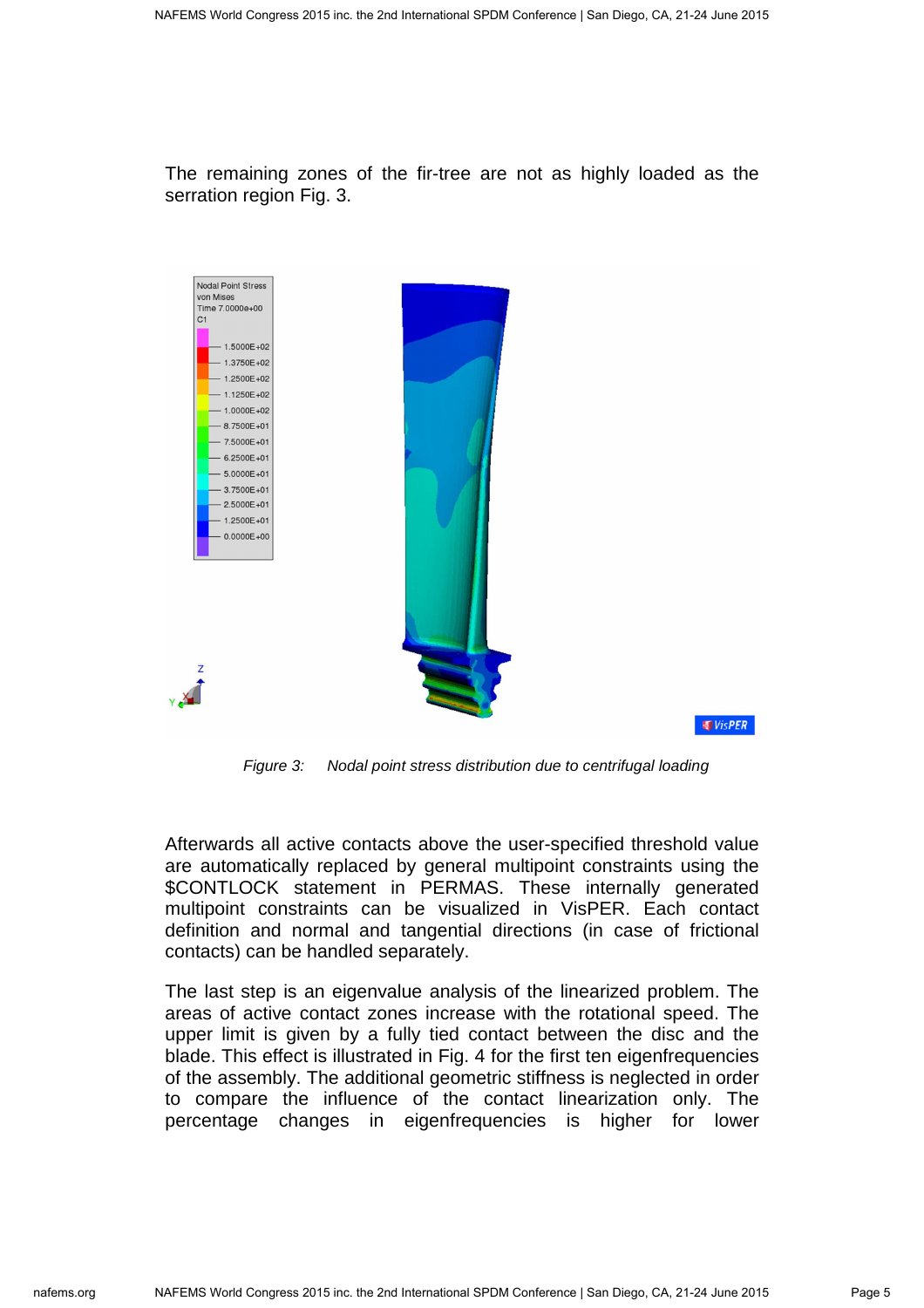eigenmodes, e.g. 24 % for the first bending mode  $(f_1$  in Fig. 5). The eigenfrequency change of the first torsional mode  $(f_3$  in Fig. 6) is 1%. The number of general MPCs increases from 383 to 507.



Figure 4: Spreading of natural eigenfrequencies





Figure 5: First bending mode  $f_1 = 262.5$  [Hz]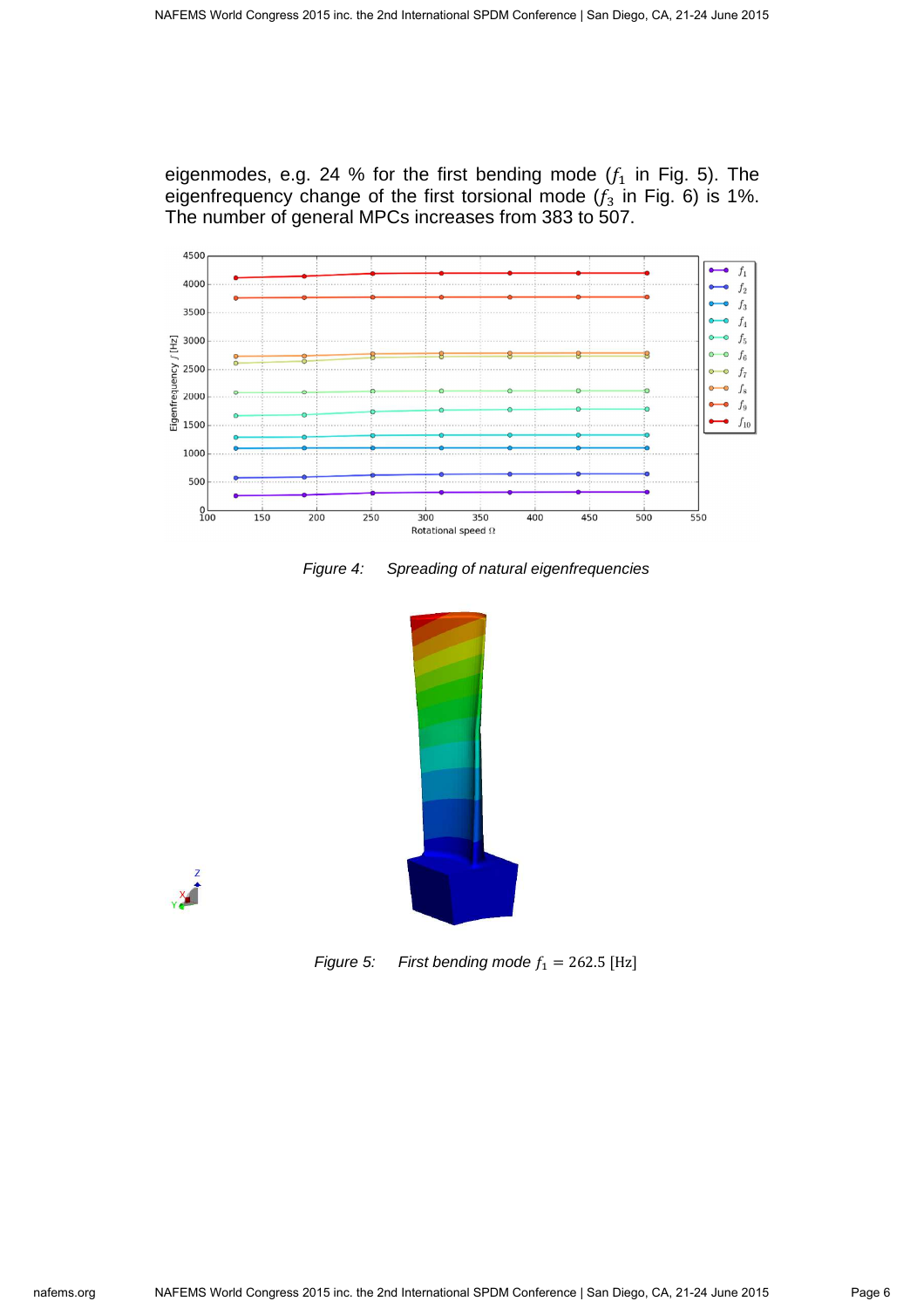



Figure 6: First torsional mode  $f_3 = 1094.7$  [Hz]

# **3. Conclusions**

A two-step procedure for the computation of eigenfrequencies of a single blade-disc assembly is presented. At the beginning a contact analysis is conducted. A linearization of the nonlinear contacts based on the results of the contact analysis is performed. Several aspects of the various possibilities in contact linearization are examined. A significant variability in natural frequencies is observed. This effect should be taken into account if results from an experimental modal analysis are compared with numerical simulations.

# **4. References**

- [1] schenbruck, Jens; Meinzer, Christoper E.; Pohle, Linus; Panningvon Scheidt, Lars; Seume, Jörg R. (2013) Regeneration induced forced response in axial turbines, Proceedings of the ASME Turbo Expo, San Antonio, Texas, USA
- [2] Bachschmid, Nicolo; Pesatori, Emanuel; Bistolfi, Simone; Ferrante; Michele; Chatterton, Steven (2011) On impulsive vibration tests of shrouded blade rows. International Conference Surveillance 6, UTC
- [3] Hou, J.; Wicks, B. (2002), Root flexibility and untwist effects on vibration characteristics of a gas turbine blade, DSTO Platforms Sciences Laboratory, Australia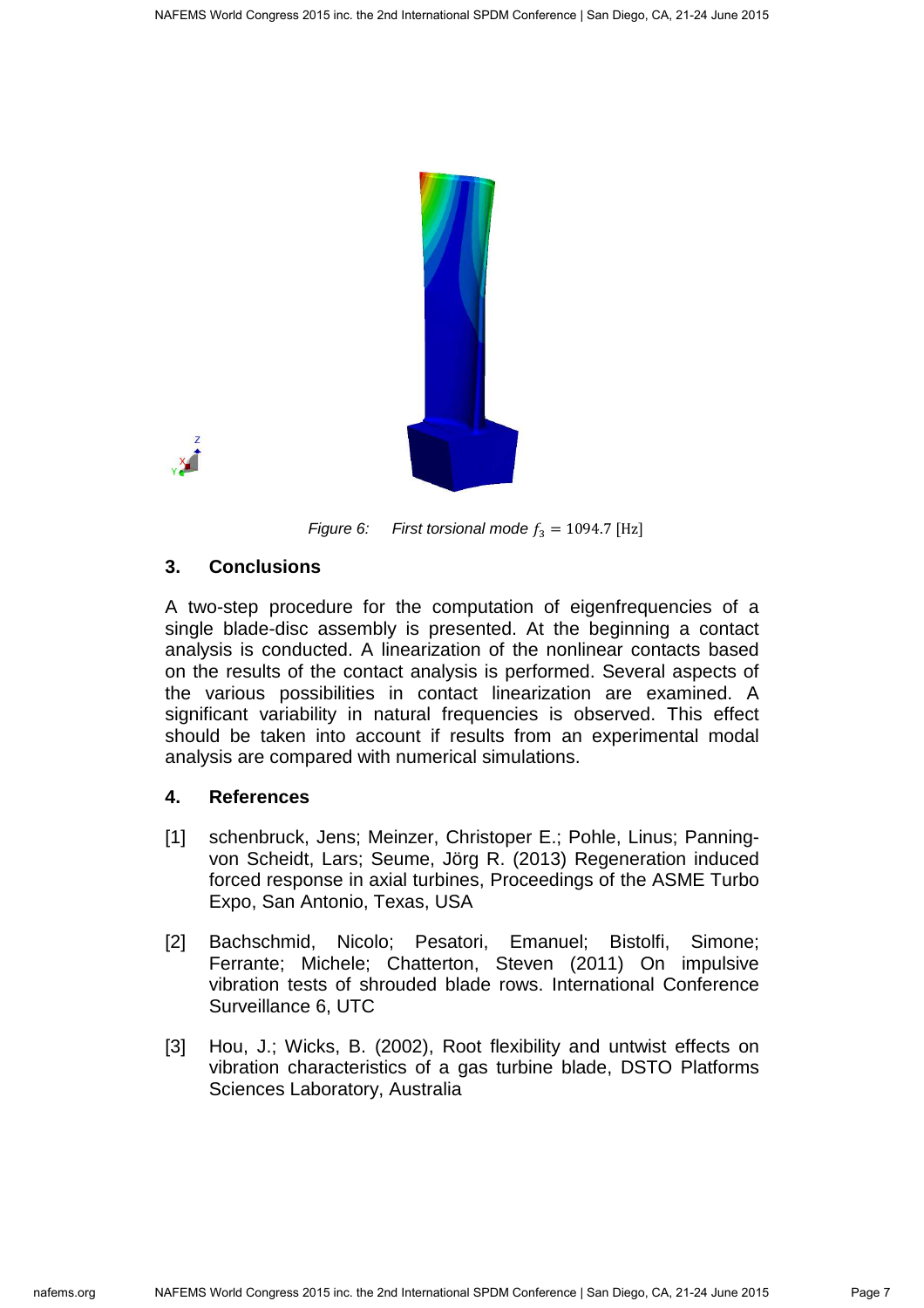- [4] Hou, J.; Wicks, B.; Antoniou, Ross A. (2002) An investigation of fatigue failures of turbine blades in a gas turbine engine by mechanical analysis, Engineering Failure Analysis, Vol. 9, pp. 201- 211.
- [5] Madhavan, S.; Jain, Rajeev; Sujatha C.; Sekhar, A.S. (2014) Vibration based damage detection of rotor blades in a gas turbine engine, Vol. 46, pp. 26—39.
- [6] Maharaj, Chris; Morris, Andy; Dear, John P. (2012), Modelling of creep in Inconel 706 turbine disc fir-tree, Materials Science & Engineering A, Vol. 558, pp. 412—421.
- [7] Maktouf, Wassim; Sai, Kacem (2015) An investigation of premature fatigue failures of gas turbine blade, Engineering Failure Analysis, Vol. 47, pp. 89—101.
- [8] Meguid, S.A.; Kanth, P.S.; Czekanski, A. (2000) Finite element analysis of fir-tree region turbine discs. Finite Elements in Analysis and Design, Vol. 35, pp. 305—317.
- [9] Naumann, Helmut G. (1982), Steam turbine blade design options: How to specify or upgrade. Proceedings of the 11<sup>th</sup> Turbomachinery symposium, Houston, Texas, USA, pp. 29—50.
- [10] Poursaeidi, E.; Aieneravaie, M. (2008), Failure analysis of a second stage blade in a gas turbine engine, Engineering Failure Analysis, Vol. 15, pp. 1111—1129.
- [11] Poursaedi, E.; Mohammadi, M. R. (2008), Failure analysis of lockpin in a gas turbine engine, Engineering failure Analysis, Vol. 15, pp. 847—855.
- [12] Raczynski, Adam (2010), Gas turbine blade vibration Influencing factors and their effects. Lambert Academic Publishing.
- [13] Song, Wenbin; Keane, Andy; Rees, Janet; Bhaskar, Atul; Bagnall, Steven (2002), Turbine blade fir-tree root design optimisation using intelligent CAD and finite element analysis, Computers and Structures, Vol. 80, pp. 1853—1867.
- [14] Witek, Lucjan (2006), Failure analysis of turbine disc of an aero engine, Engineering Failure Analysis, Vol. 13, pp. 9—17.
- [15] PERMAS User's Reference Manual, INTES Publication No. 450
- [16] VisPER User Manual, INTES Publication No. 470.